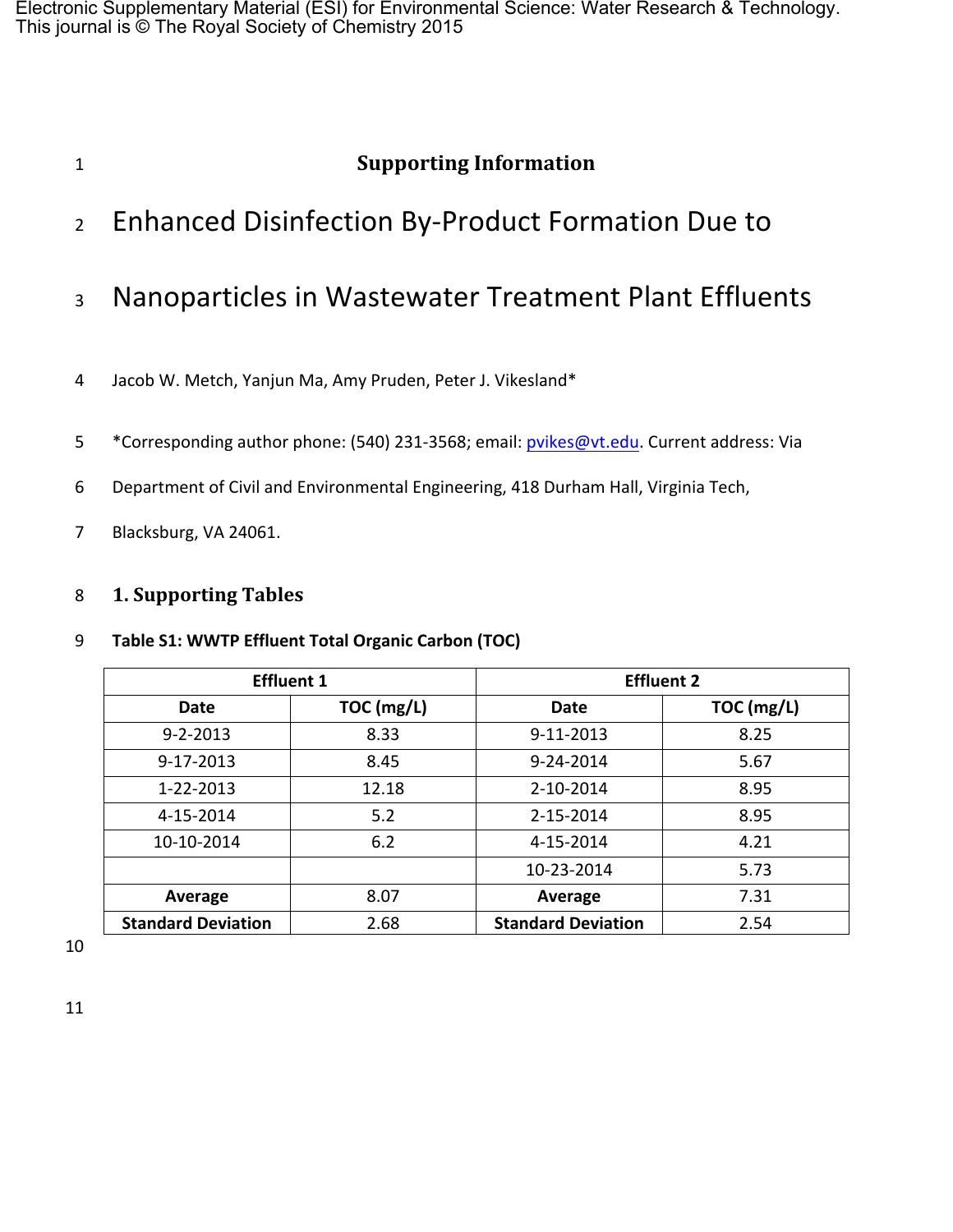## 12 **Table S2: WWTP Effluent pH**

| <b>Effluent 1</b>         |      | <b>Effluent 2</b>         |      |  |
|---------------------------|------|---------------------------|------|--|
| Date                      | pH   | Date                      | pH   |  |
| 1-22-2014                 | 7.18 | 2-16-2014                 | 7.15 |  |
| $5 - 22 - 2014$           | 7.57 | 4-14-2014                 | 7.67 |  |
| 4-14-2014                 | 7.64 | $5 - 8 - 2014$            | 7.56 |  |
| Average                   | 7.46 | Average                   | 7.46 |  |
| <b>Standard Deviation</b> | 0.25 | <b>Standard Deviation</b> | 0.27 |  |

13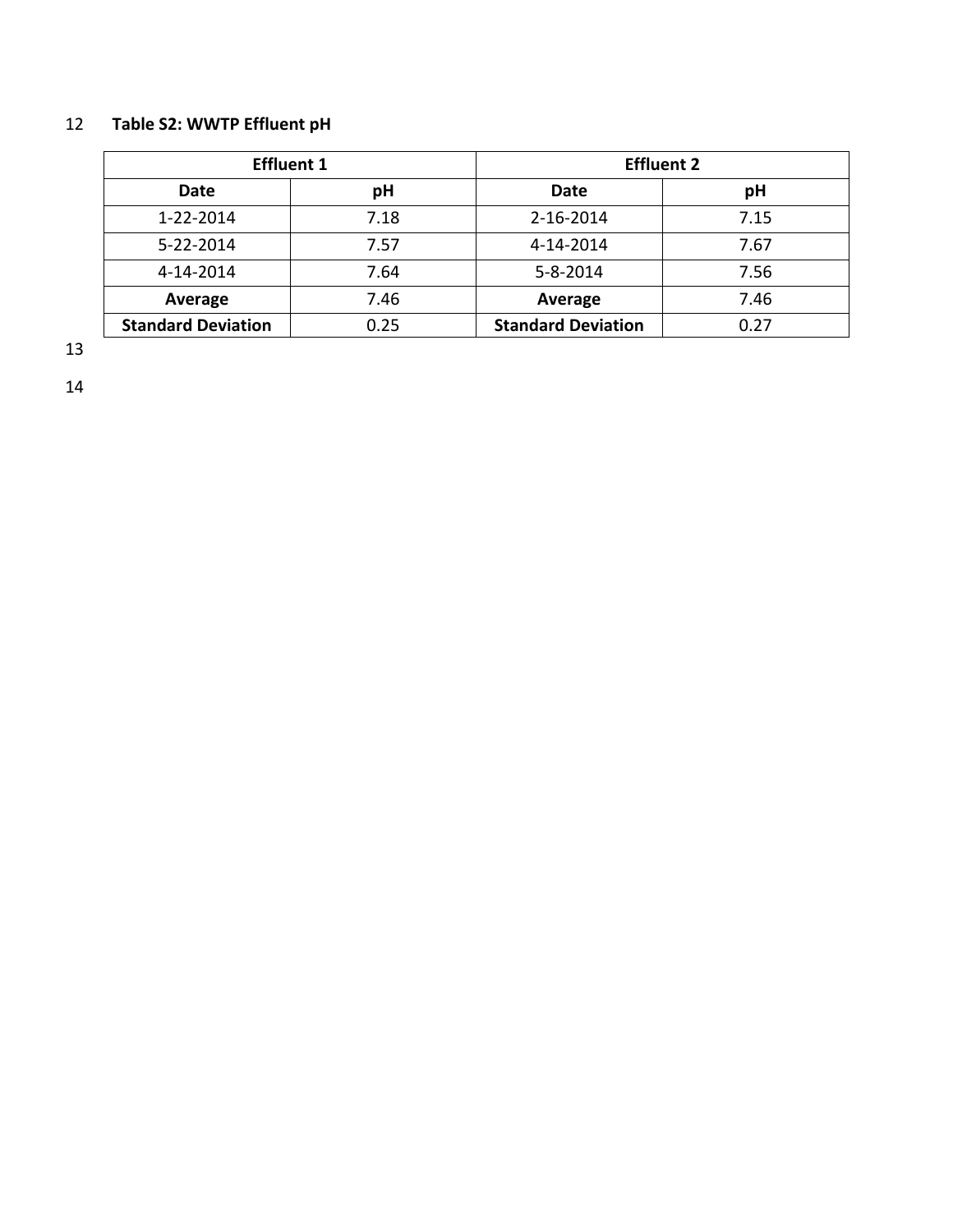# 15 Table S3: Trihalomethane and Chloropicrin formation in Presence of AgNPs (with citrate

#### 16 **controls)**

| DBP formation (ppb)                                                                                                                                                        |                 |            |            |             |             |             |           |
|----------------------------------------------------------------------------------------------------------------------------------------------------------------------------|-----------------|------------|------------|-------------|-------------|-------------|-----------|
| <b>WWTP</b>                                                                                                                                                                |                 |            |            |             |             |             |           |
| Effluent                                                                                                                                                                   | Disinfection    | Condition  | <b>TCM</b> | <b>BDCM</b> | <b>TCNM</b> | <b>DBCM</b> | TBM       |
|                                                                                                                                                                            |                 | <b>BC</b>  | 95.51      | 7.82        | <b>BD</b>   | <b>BD</b>   | <b>ND</b> |
|                                                                                                                                                                            | B/I             | 85.58      | 4.16       | <b>BD</b>   | ВD          | ND.         |           |
|                                                                                                                                                                            | Cl <sub>2</sub> | <b>NP</b>  | 166.44     | 6.94        | <b>BD</b>   | <b>BD</b>   | <b>ND</b> |
|                                                                                                                                                                            |                 | $Cit + E$  | 88.08      | 8.09        | ВD          | ВD          | <b>ND</b> |
|                                                                                                                                                                            |                 | $Cit + NW$ | 35.34      | <b>BD</b>   | <b>BD</b>   | <b>BD</b>   | <b>ND</b> |
| $\mathbf 1$                                                                                                                                                                |                 | $NP + NW$  | 341.20     | <b>BD</b>   | 2.60        | <b>BD</b>   | <b>ND</b> |
|                                                                                                                                                                            |                 | BC         | 115.72     | 8.75        | <b>BD</b>   | <b>BD</b>   | <b>ND</b> |
|                                                                                                                                                                            |                 | B/I        | 98.04      | 3.97        | 3.16        | <b>BD</b>   | <b>ND</b> |
|                                                                                                                                                                            | UV then $Cl2$   | <b>NP</b>  | 674.70     | 5.52        | <b>BD</b>   | ВD          | <b>ND</b> |
|                                                                                                                                                                            |                 | $Cit + E$  | 101.24     | 8.86        | <b>BD</b>   | <b>BD</b>   | <b>ND</b> |
|                                                                                                                                                                            |                 | $Cit + NW$ | 45.85      | <b>BD</b>   | ВD          | ВD          | <b>ND</b> |
|                                                                                                                                                                            |                 | $NP + NW$  | 361.25     | <b>BD</b>   | <b>BD</b>   | <b>BD</b>   | <b>ND</b> |
|                                                                                                                                                                            |                 | BC         | 83.31      | 41.04       | <b>BD</b>   | 15.28       | BD        |
|                                                                                                                                                                            |                 | B/I        | 97.19      | 22.68       | ВD          | 8.54        | BD        |
|                                                                                                                                                                            | Cl <sub>2</sub> | <b>NP</b>  | 138.11     | 40.38       | <b>BD</b>   | 10.62       | BD        |
|                                                                                                                                                                            |                 | $Cit + E$  | 82.69      | 44.75       | <b>BD</b>   | 15.65       | 2.20      |
|                                                                                                                                                                            |                 | $Cit + NW$ | 35.34      | <b>BD</b>   | <b>BD</b>   | <b>BD</b>   | <b>ND</b> |
| $\overline{2}$                                                                                                                                                             |                 | $NP + NW$  | 341.20     | BD.         | 2.60        | ВD          | <b>ND</b> |
|                                                                                                                                                                            |                 | BC         | 81.52      | 41.10       | <b>BD</b>   | 25.16       | <b>BD</b> |
|                                                                                                                                                                            |                 | B/I        | 93.03      | 32.04       | ВD          | 9.23        | <b>BD</b> |
|                                                                                                                                                                            | UV then $Cl2$   | <b>NP</b>  | 495.08     | 55.35       | ВD          | 10.68       | <b>BD</b> |
|                                                                                                                                                                            |                 | $Cit + E$  | 88.29      | 46.90       | <b>BD</b>   | 25.48       | 2.07      |
|                                                                                                                                                                            |                 | $Cit + NW$ | 45.85      | ВD          | ВD          | <b>BD</b>   | <b>ND</b> |
|                                                                                                                                                                            |                 | $NP + NW$  | 361.25     | <b>BD</b>   | <b>BD</b>   | <b>BD</b>   | <b>ND</b> |
| BC: Background Control, B/I: Bulk/Ion Control, NP: Nanoparticle, Cit + E: Citrate and<br>effluent, Cit + NW: Citrate and Nanopure Water, NP + NW: AgNPs and Nanopure Water |                 |            |            |             |             |             |           |
| TCM: trichloromethane, BDCM: bromodichloromethane, TCNM: trichloronitromethane<br>(chloropicrin), DBCM: dibromochloromethane, TBM: tribromomethane                         |                 |            |            |             |             |             |           |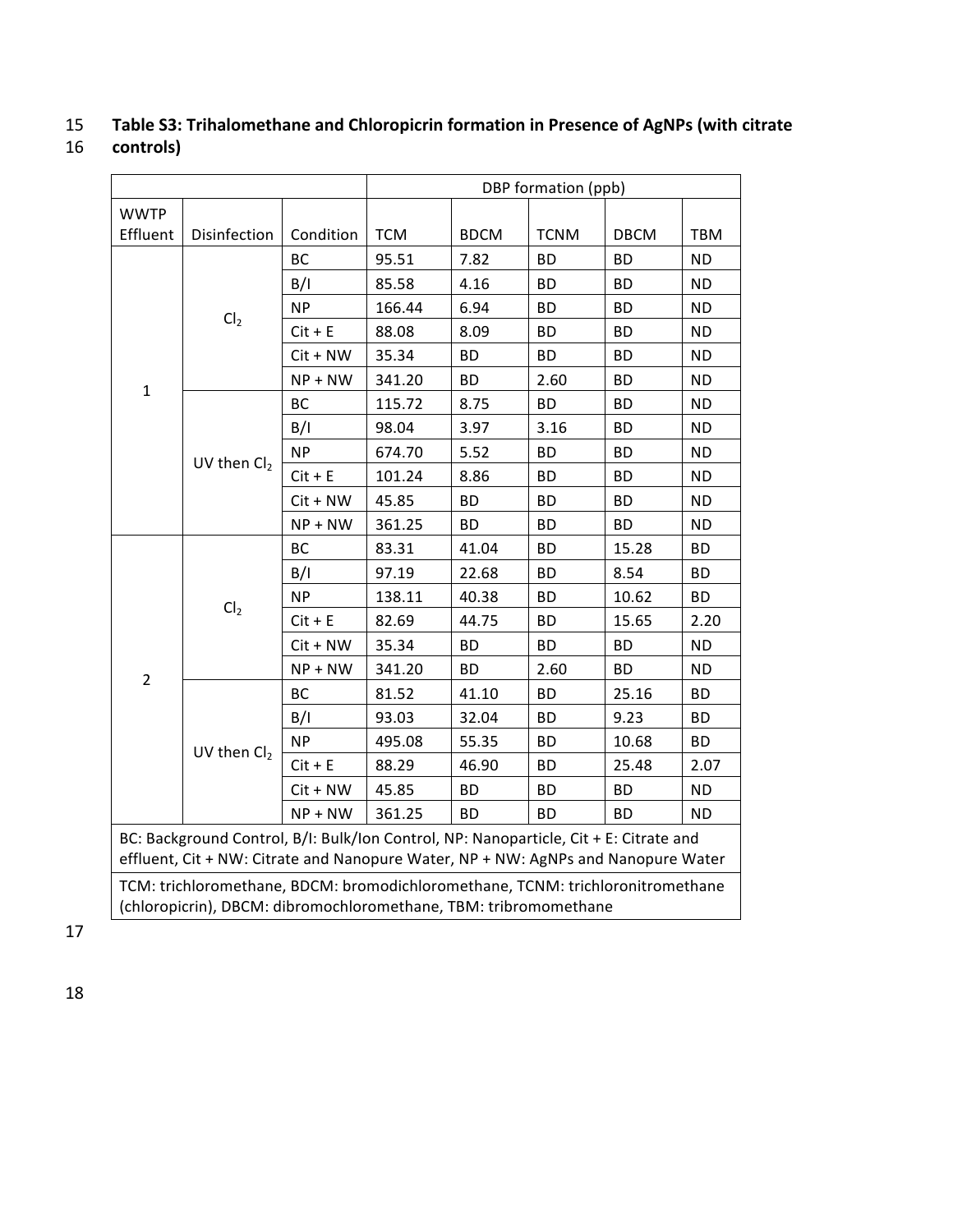|                                                                                |                     |           | DBP formation (ppb) |             |             |             |           |
|--------------------------------------------------------------------------------|---------------------|-----------|---------------------|-------------|-------------|-------------|-----------|
| <b>WWTP</b>                                                                    |                     |           |                     |             |             |             |           |
| Effluent                                                                       | <b>Disinfection</b> | Condition | <b>TCM</b>          | <b>BDCM</b> | <b>TCNM</b> | <b>DBCM</b> | TBM       |
|                                                                                |                     | BC.       | 127.62              | 10.01       | ВD          | <b>BD</b>   | <b>ND</b> |
|                                                                                | Cl <sub>2</sub>     | B/I       | 128.73              | 9.62        | ВD          | ВD          | <b>ND</b> |
| 1                                                                              |                     | <b>NP</b> | 123.80              | 9.83        | ВD          | <b>BD</b>   | ND        |
|                                                                                |                     | BC        | 121.55              | 11.44       | ВD          | 1.67        | <b>ND</b> |
|                                                                                | UV then $Cl2$       | B/I       | 114.79              | 11.50       | ВD          | 1.61        | <b>ND</b> |
|                                                                                |                     | <b>NP</b> | 119.29              | 11.51       | ВD          | 1.65        | ND        |
|                                                                                | Cl <sub>2</sub>     | <b>BC</b> | 126.93              | 21.09       | ВD          | 7.42        | <b>BD</b> |
|                                                                                |                     | B/I       | 121.73              | 20.18       | ВD          | 7.28        | <b>BD</b> |
|                                                                                |                     | NP.       | 129.94              | 21.01       | ВD          | 7.31        | <b>BD</b> |
| $\overline{2}$                                                                 |                     | BC        | 182.93              | 29.22       | ВD          | 12.33       | BD        |
|                                                                                | UV then $Cl2$       | B/I       | 177.82              | 29.04       | ВD          | 12.34       | <b>BD</b> |
|                                                                                |                     | <b>NP</b> | 204.70              | 28.82       | ВD          | 12.31       | <b>BD</b> |
| TCM: trichloromethane, BDCM: bromodichloromethane, TCNM: trichloronitromethane |                     |           |                     |             |             |             |           |
| (chloropicrin), DBCM: dibromochloromethane, TBM: tribromomethane               |                     |           |                     |             |             |             |           |

#### 19 **Table S4: Trihalomethane and Chloropicrin formation in Presence of TiO<sub>2</sub>**

20

#### 21 Table S5: Trihalomethane and Chloropicrin formation in Presence of NZVI

|                                                                                |                                                                  |           | DBP formation (ppb) |             |             |             |           |
|--------------------------------------------------------------------------------|------------------------------------------------------------------|-----------|---------------------|-------------|-------------|-------------|-----------|
| <b>WWTP</b>                                                                    |                                                                  |           |                     |             |             |             |           |
| Effluent                                                                       | Disinfection                                                     | Condition | <b>TCM</b>          | <b>BDCM</b> | <b>TCNM</b> | <b>DBCM</b> | TBM       |
|                                                                                |                                                                  | BС        | 164.58              | 14.96       | ВD          | <b>BD</b>   | <b>ND</b> |
|                                                                                | Cl <sub>2</sub>                                                  | B/I       | 13.68               | 1.44        | BD          | <b>BD</b>   | <b>ND</b> |
| $\mathbf{1}$                                                                   |                                                                  | NP.       | 161.02              | 14.00       | ВD          | <b>BD</b>   | <b>ND</b> |
|                                                                                |                                                                  | ВC        | 175.14              | 16.51       | ВD          | <b>BD</b>   | ND        |
|                                                                                | UV then Cl <sub>2</sub>                                          | B/I       | 131.93              | 14.99       | ВD          | <b>BD</b>   | <b>ND</b> |
|                                                                                | <b>NP</b>                                                        | 182.18    | 17.16               | ВD          | <b>BD</b>   | <b>ND</b>   |           |
|                                                                                |                                                                  | BC        | 452.02              | 26.51       | ВD          | 7.03        | ВD        |
|                                                                                | Cl <sub>2</sub>                                                  | B/I       | 10.92               | 7.95        | ВD          | 3.07        | ВD        |
|                                                                                |                                                                  | NP.       | 470.60              | 25.52       | ВD          | 6.68        | ВD        |
| 2                                                                              |                                                                  | ВC        | 540.70              | 14.83       | ВD          | 11.06       | ВD        |
|                                                                                | UV then $Cl2$                                                    | B/I       | 476.50              | 14.64       | 1.63        | 9.02        | <b>BD</b> |
|                                                                                |                                                                  | <b>NP</b> | 544.42              | 30.03       | ВD          | 21.87       | ВD        |
| TCM: trichloromethane, BDCM: bromodichloromethane, TCNM: trichloronitromethane |                                                                  |           |                     |             |             |             |           |
|                                                                                | (chloropicrin), DBCM: dibromochloromethane, TBM: tribromomethane |           |                     |             |             |             |           |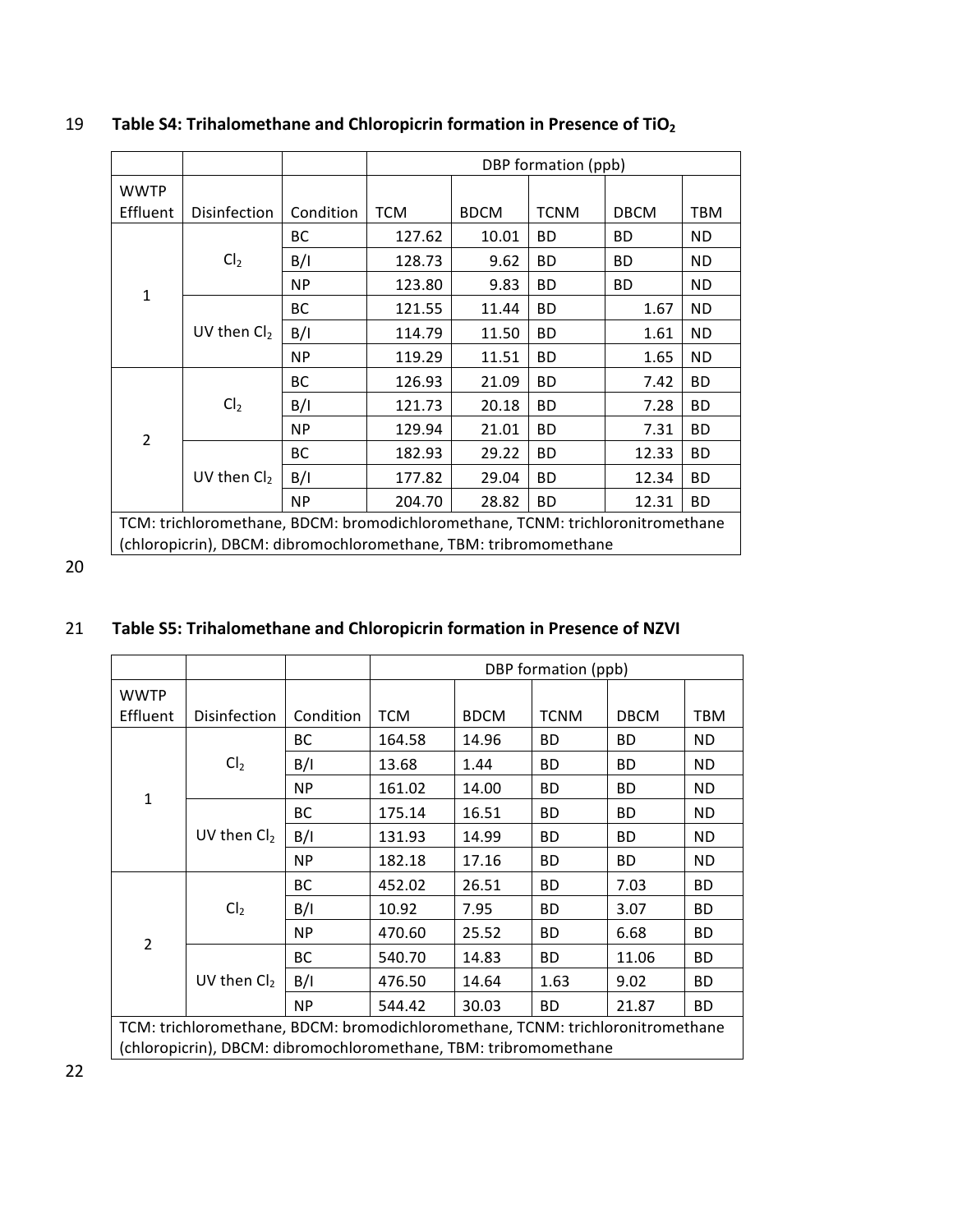|                                                                                |                 |           | DBP formation (ppb) |             |             |             |           |
|--------------------------------------------------------------------------------|-----------------|-----------|---------------------|-------------|-------------|-------------|-----------|
| <b>WWTP</b>                                                                    |                 |           |                     |             |             |             |           |
| Effluent                                                                       | Disinfection    | Condition | <b>TCM</b>          | <b>BDCM</b> | <b>TCNM</b> | <b>DBCM</b> | TBM       |
|                                                                                |                 | BC        | 426.67              | 4.88        | BD          | BD          | ND        |
|                                                                                | Cl <sub>2</sub> | B/I       | 406.09              | 6.90        | ВD          | BD.         | ND        |
| $\mathbf{1}$                                                                   |                 | NP        | 384.15              | 7.00        | ВD          | BD          | ND        |
|                                                                                |                 | BC        | 486.05              | 5.69        | <b>BD</b>   | BD.         | <b>ND</b> |
|                                                                                | UV then $Cl2$   | B/I       | 484.11              | 8.42        | <b>BD</b>   | BD.         | <b>ND</b> |
|                                                                                |                 | <b>NP</b> | 529.57              | 8.55        | <b>BD</b>   | BD.         | <b>ND</b> |
|                                                                                | Cl <sub>2</sub> | BC        | 449.26              | 20.37       | ВD          | 6.87        | ВD        |
|                                                                                |                 | B/I       | 292.36              | 17.60       | ВD          | 6.56        | ВD        |
| $\overline{2}$                                                                 | <b>NP</b>       | 386.26    | 19.59               | <b>BD</b>   | 6.67        | ВD          |           |
|                                                                                |                 | ВC        | 503.52              | 20.77       | ВD          | 9.03        | ВD        |
|                                                                                | UV then $Cl2$   | B/I       | 494.69              | 20.65       | <b>BD</b>   | 8.64        | ВD        |
|                                                                                |                 | <b>NP</b> | 490.64              | 39.87       | <b>BD</b>   | 17.45       | ВD        |
| TCM: trichloromethane, BDCM: bromodichloromethane, TCNM: trichloronitromethane |                 |           |                     |             |             |             |           |
| (chloropicrin), DBCM: dibromochloromethane, TBM: tribromomethane               |                 |           |                     |             |             |             |           |

## 23 Table S6: Trihalomethane and Chloropicrin formation in Presence of CeO<sub>2</sub>

24

#### 25 Table S7: Trihalomethane and Chloropicrin formation in Presence of 1 mg/L AgNPs

|                                                                                |                                                                  |           | DBP formation (ppb) |             |             |             |           |
|--------------------------------------------------------------------------------|------------------------------------------------------------------|-----------|---------------------|-------------|-------------|-------------|-----------|
| <b>WWTP</b>                                                                    |                                                                  |           |                     |             |             |             |           |
| Effluent                                                                       | <b>Disinfection</b>                                              | Condition | <b>TCM</b>          | <b>BDCM</b> | <b>TCNM</b> | <b>DBCM</b> | TBM       |
|                                                                                |                                                                  | BC.       | 286.51              | 24.53       | 4.03        | BD          | ND.       |
|                                                                                | Cl <sub>2</sub>                                                  | B/I       | 310.69              | 24.02       | 3.92        | BD          | ND.       |
| $\mathbf{1}$                                                                   |                                                                  | <b>NP</b> | 496.70              | 22.64       | 3.80        | BD          | <b>ND</b> |
|                                                                                |                                                                  | BC        | 332.90              | 34.81       | 4.14        | BD          | ND.       |
|                                                                                | UV then $Cl2$                                                    | B/I       | 292.62              | 32.70       | 4.98        | <b>BD</b>   | ND.       |
|                                                                                | <b>NP</b>                                                        | 552.37    | 40.82               | 6.01        | <b>BD</b>   | ND.         |           |
|                                                                                |                                                                  | BC        | 245.79              | 65.49       | 1.36        | 35.10666    | 1.94424   |
|                                                                                | Cl <sub>2</sub>                                                  | B/I       | 226.74              | 62.64       | 1.32        | 29.76284    | 1.438108  |
| $\overline{2}$                                                                 |                                                                  | NP.       | 368.44              | 75.41       | 1.58        | 28.81848    | 1.276649  |
|                                                                                |                                                                  | BC.       | 221.52              | 80.30       | 1.55        | 43.13988    | 2.74107   |
|                                                                                | UV then $Cl2$                                                    | B/I       | 182.65              | 79.47       | 1.62        | 29.82173    | 1.765468  |
|                                                                                |                                                                  | <b>NP</b> | 405.65              | 106.08      | 1.86        | 31.15115    | 2.120305  |
| TCM: trichloromethane, BDCM: bromodichloromethane, TCNM: trichloronitromethane |                                                                  |           |                     |             |             |             |           |
|                                                                                | (chloropicrin), DBCM: dibromochloromethane, TBM: tribromomethane |           |                     |             |             |             |           |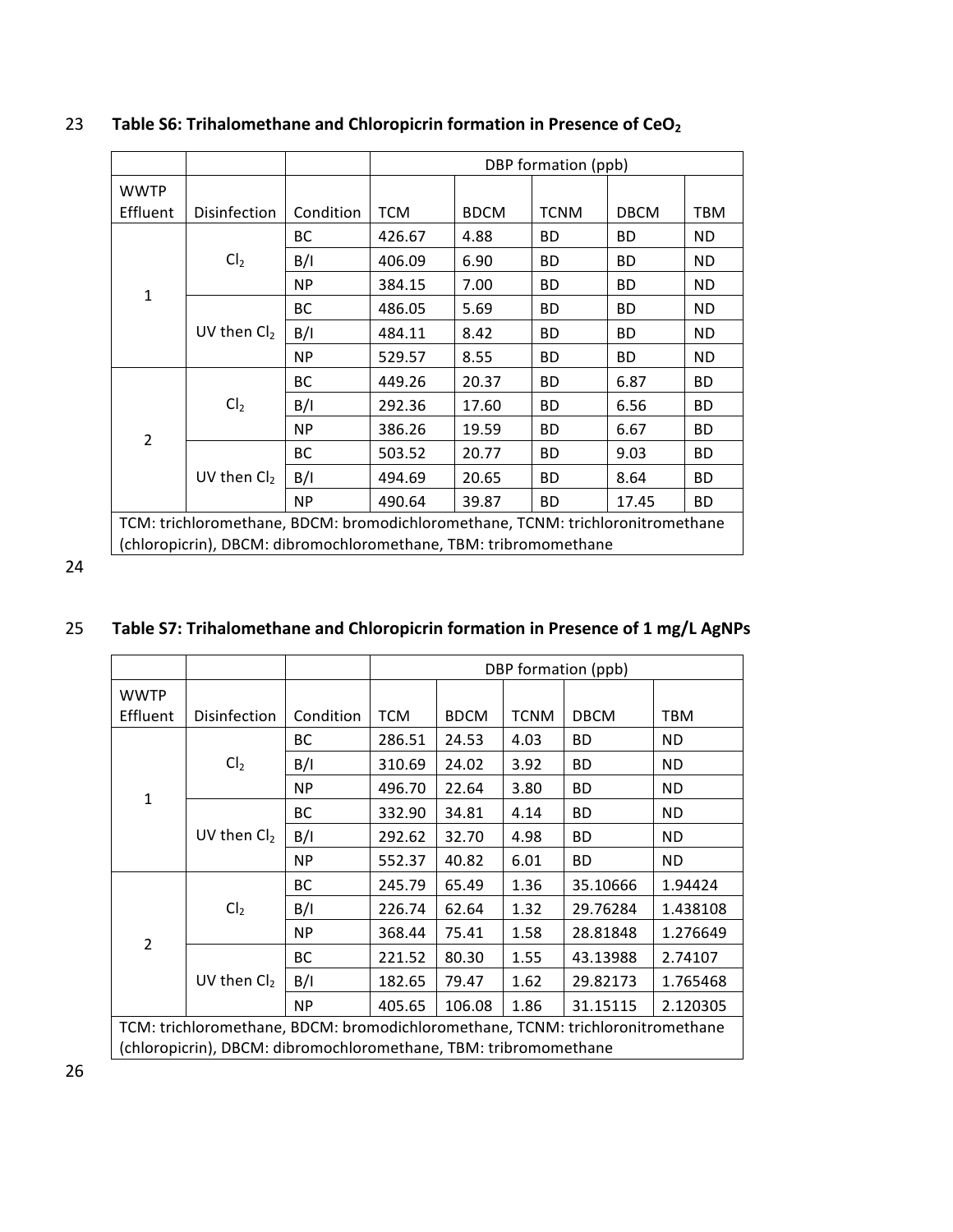|                                                                                |                     |           | DBP formation (ppb) |             |             |             |           |
|--------------------------------------------------------------------------------|---------------------|-----------|---------------------|-------------|-------------|-------------|-----------|
| <b>WWTP</b>                                                                    |                     |           |                     |             |             |             |           |
| Effluent                                                                       | <b>Disinfection</b> | Condition | <b>TCM</b>          | <b>BDCM</b> | <b>TCNM</b> | <b>DBCM</b> | TBM       |
|                                                                                |                     | BC.       | 382.78              | 28.80       | <b>BD</b>   | BD.         | ND.       |
|                                                                                | Cl <sub>2</sub>     | B/I       | 365.18              | 24.49       | <b>BD</b>   | BD          | ND.       |
|                                                                                |                     | <b>NP</b> | 720.28              | 22.21       | BD.         | BD.         | <b>ND</b> |
| $\mathbf{1}$                                                                   |                     | BC        | 553.70              | 38.26       | <b>BD</b>   | BD.         | ND        |
|                                                                                | UV then $Cl2$       | B/I       | 589.45              | 27.11       | BD.         | BD.         | <b>ND</b> |
|                                                                                |                     | <b>NP</b> | 1257.87             | 21.83       | <b>BD</b>   | BD.         | ND.       |
| Cl <sub>2</sub>                                                                | BC                  | 386.79    | 70.28               | BD.         | BD          | ND.         |           |
|                                                                                | B/I                 | 387.66    | 65.44               | <b>BD</b>   | BD.         | ND          |           |
|                                                                                |                     | <b>NP</b> | 556.19              | 59.00       | <b>BD</b>   | BD.         | ND.       |
| $\overline{2}$                                                                 |                     | BC        | 461.00              | 68.67       | <b>BD</b>   | 11.56       | <b>ND</b> |
|                                                                                | UV then $Cl2$       | B/I       | 523.27              | 46.94       | <b>BD</b>   | BD.         | ND.       |
|                                                                                |                     | <b>NP</b> | 798.77              | 58.20       | <b>BD</b>   | BD.         | <b>ND</b> |
| TCM: trichloromethane, BDCM: bromodichloromethane, TCNM: trichloronitromethane |                     |           |                     |             |             |             |           |
| (chloropicrin), DBCM: dibromochloromethane, TBM: tribromomethane               |                     |           |                     |             |             |             |           |

## 27 Table S8: Trihalomethane and Chloropicrin formation in Presence of 10 mg/L AgNPs

28

#### 29 Table S9: Trihalomethane and Chloropicrin formation in Presence of 20 mg/L AgNPs

|                                                                                |                                                                  |           | DBP formation (ppb) |             |             |             |            |
|--------------------------------------------------------------------------------|------------------------------------------------------------------|-----------|---------------------|-------------|-------------|-------------|------------|
| <b>WWTP</b>                                                                    |                                                                  |           |                     |             |             |             |            |
| Effluent                                                                       | <b>Disinfection</b>                                              | Condition | <b>TCM</b>          | <b>BDCM</b> | <b>TCNM</b> | <b>DBCM</b> | <b>TBM</b> |
|                                                                                |                                                                  | ВC        | 343.91              | 27.96       | <b>BD</b>   | <b>BD</b>   | <b>ND</b>  |
|                                                                                | Cl <sub>2</sub>                                                  | B/I       | 354.12              | 17.87       | <b>BD</b>   | <b>BD</b>   | <b>ND</b>  |
| $\mathbf{1}$                                                                   |                                                                  | <b>NP</b> | 630.80              | 17.58       | <b>BD</b>   | <b>BD</b>   | <b>ND</b>  |
|                                                                                |                                                                  | BC        | 336.54              | 26.38       | ВD          | <b>BD</b>   | <b>ND</b>  |
|                                                                                | UV then $Cl2$                                                    | B/I       | 363.66              | 14.63       | <b>BD</b>   | BD          | <b>ND</b>  |
|                                                                                |                                                                  | <b>NP</b> | 1081.91             | 8.38        | <b>BD</b>   | BD.         | <b>ND</b>  |
|                                                                                |                                                                  | ВC        | 397.28              | 39.53       | <b>BD</b>   | <b>BD</b>   | <b>ND</b>  |
|                                                                                | Cl <sub>2</sub>                                                  | B/I       | 384.30              | 30.21       | <b>BD</b>   | <b>BD</b>   | <b>ND</b>  |
| $\overline{2}$                                                                 |                                                                  | <b>NP</b> | 759.54              | 24.77       | <b>BD</b>   | <b>BD</b>   | ND         |
|                                                                                |                                                                  | ВC        | 325.22              | 37.33       | <b>BD</b>   | BD          | ND         |
|                                                                                | UV then $Cl2$                                                    | B/I       | 296.87              | 17.57       | <b>BD</b>   | <b>BD</b>   | <b>ND</b>  |
|                                                                                |                                                                  | <b>NP</b> | 945.95              | 22.91       | <b>BD</b>   | <b>BD</b>   | <b>ND</b>  |
| TCM: trichloromethane, BDCM: bromodichloromethane, TCNM: trichloronitromethane |                                                                  |           |                     |             |             |             |            |
|                                                                                | (chloropicrin), DBCM: dibromochloromethane, TBM: tribromomethane |           |                     |             |             |             |            |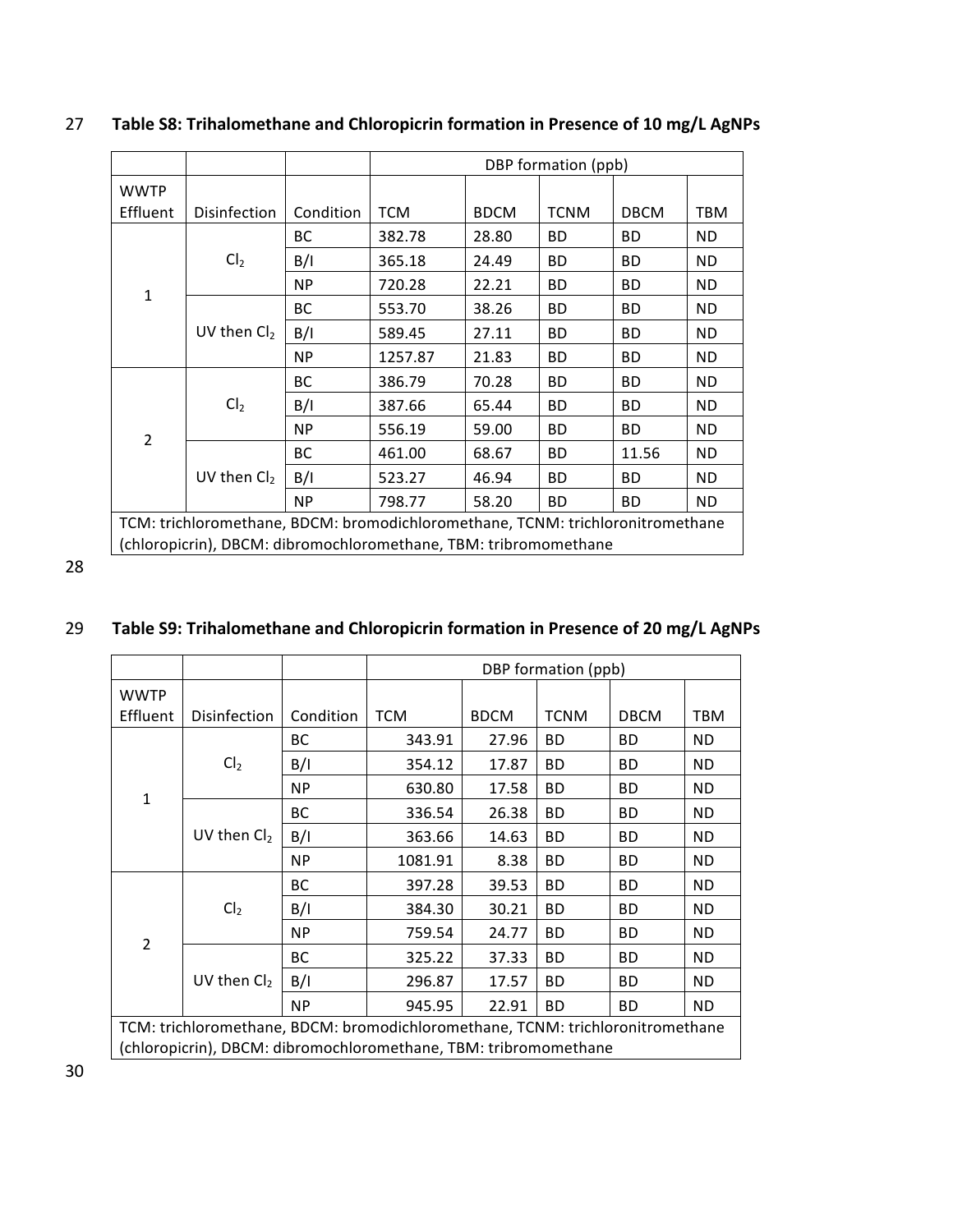31 Table S10: Chloroform Formation in the Presence of Citrate Coated Gold Nanoparticles in

#### 32 **WWTP 1 Effluent**

|                                        | Chloroform Formation (µg/L) |           |  |  |  |  |
|----------------------------------------|-----------------------------|-----------|--|--|--|--|
| Condition                              | CI.                         | $UV + CI$ |  |  |  |  |
| BС                                     | 27.76                       | 42.37     |  |  |  |  |
| B/I                                    | 20.30                       | 33.42     |  |  |  |  |
| <b>NP</b>                              | 63.10                       | 113.31    |  |  |  |  |
| Chloroform quantified using EPA Method |                             |           |  |  |  |  |
| 551; B/I: Gold Chloride; NP: Gold      |                             |           |  |  |  |  |
| nanoparticles synthesized by citrate   |                             |           |  |  |  |  |
| reduction method                       |                             |           |  |  |  |  |

33

34

36



## **35 2. Supporting Figures**

37 **Figure S1:** A-C: UV-Vis absorbance spectra of effluents at each stage of disinfection (no

38 disinfection, free chlorine, UV, and UV + free chlorine) for background and ion control and

- 39 AgNPs, at 10 mg/L. D-F: UV-Vis absorbance differential with respect to that condition with no
- 40 disinfection, for background and ion controls and AgNPs, at 10 mg/L.